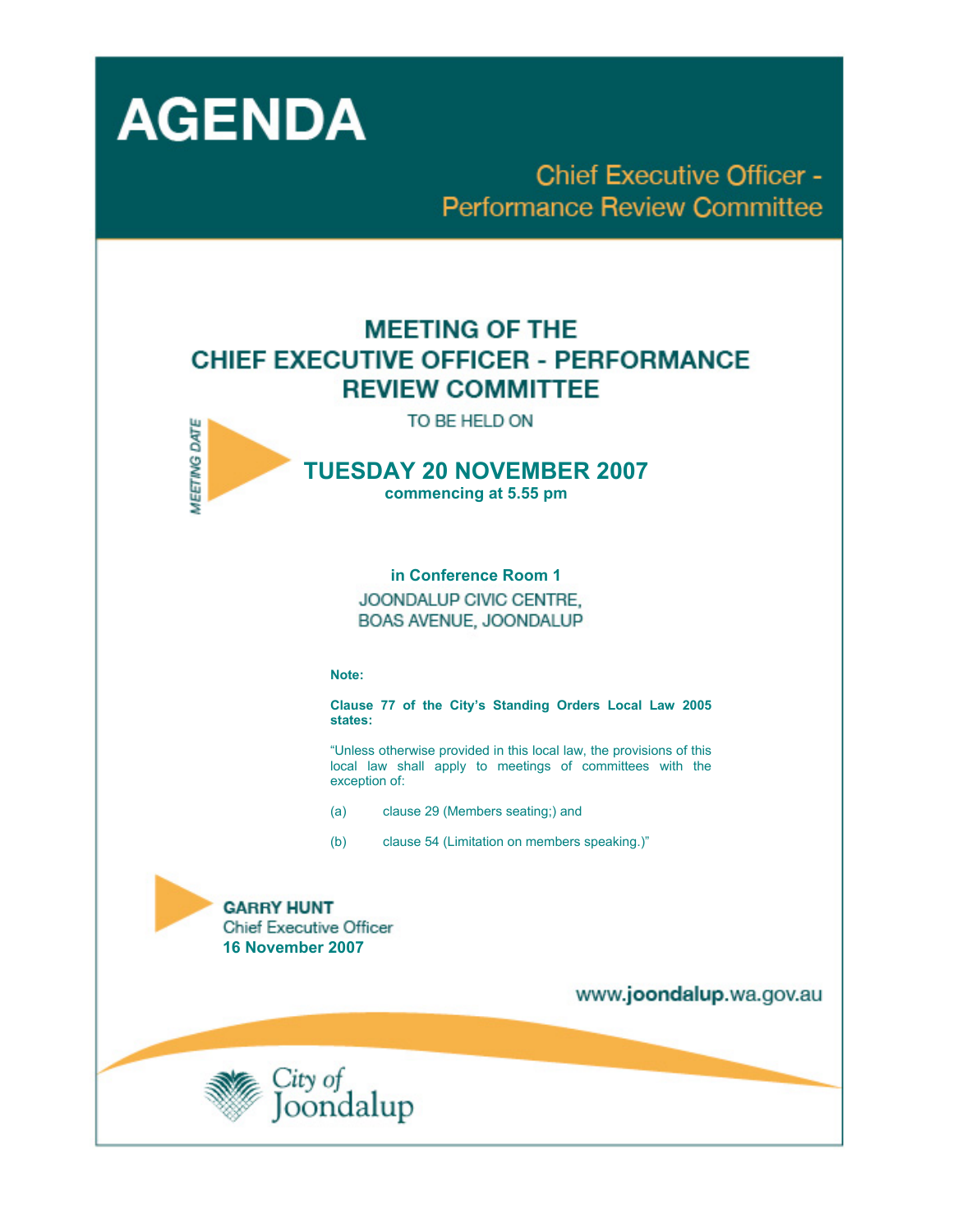## **CITY OF JOONDALUP**

Notice is hereby given that a meeting of the **CHIEF EXECUTIVE OFFICER – PERFORMANCE REVIEW COMMITTEE** will be held in Conference Room 1, Joondalup Civic Centre, Boas Avenue, Joondalup on **TUESDAY 20 NOVEMBER 2007** commencing at **5.55 pm** 

GARRY HUNT Chief Executive Officer **Chief Executive Officer** Joondalup 16 November 2007 Western Australia

## **AGENDA**

#### *Committee Members*

*Mayor Troy Pickard Cr Tom McLean Cr Albert Jacob Cr Geoff Amphlett Cr Mike Norman Cr Russ Fishwick Vacancy – South-East Ward* 

#### **Terms of Reference**

- *(a) Review the Chief Executive Officer's performance in accordance with the appropriate provisions contained within the Chief Executive Officer's Employment Contract;*
- *(b) Prepare and table the concluded report, in accordance with the appropriate provisions within the Chief Executive Officer's Employment Contract to the Council at a Council meeting for consideration and actioning;*
- *(c) Review the Chief Executive Officer's performance on an on-going basis as and when deemed necessary in accordance with the appropriate provisions contained within the Chief Executive Officer's Employment contract;*
- *(d) Review the Key Performance Indicators to be met by the Chief Executive Officer;*
- *(e) Review the Chief Executive Officer's remuneration package, in accordance with the appropriate provisions within the Chief Executive Officer's Employment Contract;*
- *(f) Review the Chief Executive Officer's Employment Contract and make recommendations to Council in relation to varying the contract as and when necessary.*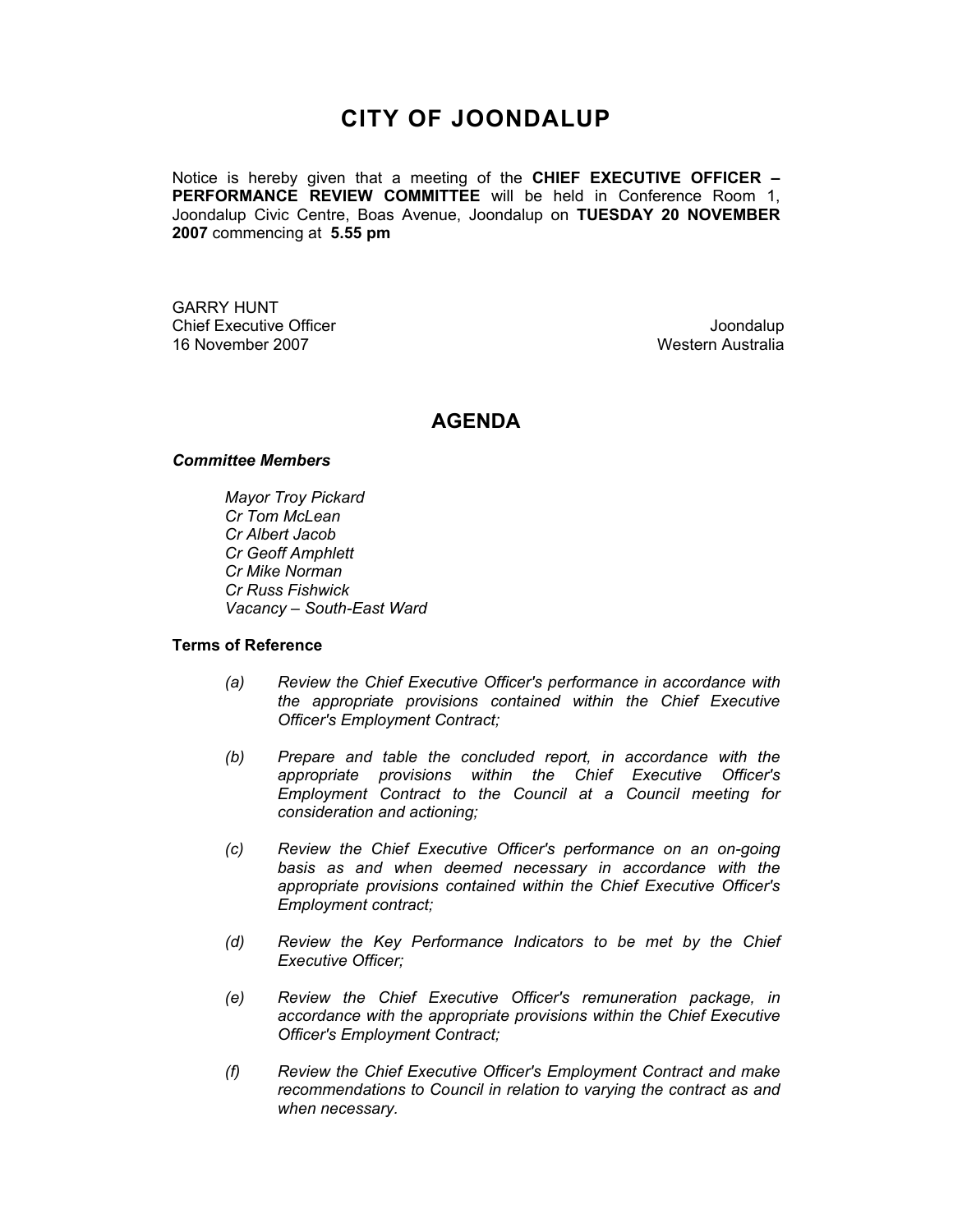#### **DECLARATION OF OPENING**

#### **ELECTION OF PRESIDING PERSON**

*Section 5.12 of the Local Government Act 1995 requires a committee appointed by a local government, to elect a presiding person as the first item of business at its first meeting. Schedule 2.3 of the Act requires the Chief Executive Officer to preside. Nominations for the position of presiding person are to be given to the Chief Executive Officer in writing, with the vote to be conducted by ballot.* 

#### **ELECTION OF DEPUTY PRESIDING PERSON**

*It is advisable that the committee elects a deputy presiding person, who would chair the meeting in the absence of the presiding person. The procedure for electing the deputy presiding person is also determined by Schedule 2.3 of the Act.* 

#### **APOLOGIES/LEAVE OF ABSENCE**

#### **CONFIRMATION OF MINUTES**

MINUTES OF THE CHIEF EXECUTIVE OFFICER – PERFORMANCE REVIEW COMMITTEE HELD ON 27 SEPTEMBER 2007, 2 OCTOBER 2007 AND 4 OCTOBER 2007

#### **RECOMMENDATION**

**That the minutes of meetings of the Chief Executive Officer – Performance Review Committee held on the following dates be confirmed as a true and correct record:** 

- ¾ **27 September 2007**
- ¾ **2 October 2007**
- ¾ **4 October 2007**

#### **ANNOUNCEMENTS BY THE PRESIDING PERSON WITHOUT DISCUSSION**

#### **Disclosure of Financial Interest**

 *A declaration under this section requires that the nature of the interest must be disclosed. Consequently a member who has made a declaration must not preside, participate in, or be present during any discussion or decision-making procedure relating to the matter the subject of the declaration. An employee is required to disclose their financial interest and if required to do so by the Council must disclose the extent of the interest. Employees are required to disclose their financial interests where they are required to present verbal or written reports to the Council. Employees are able to continue to provide advice to the Council in the decision making process if they have disclosed their interest.*